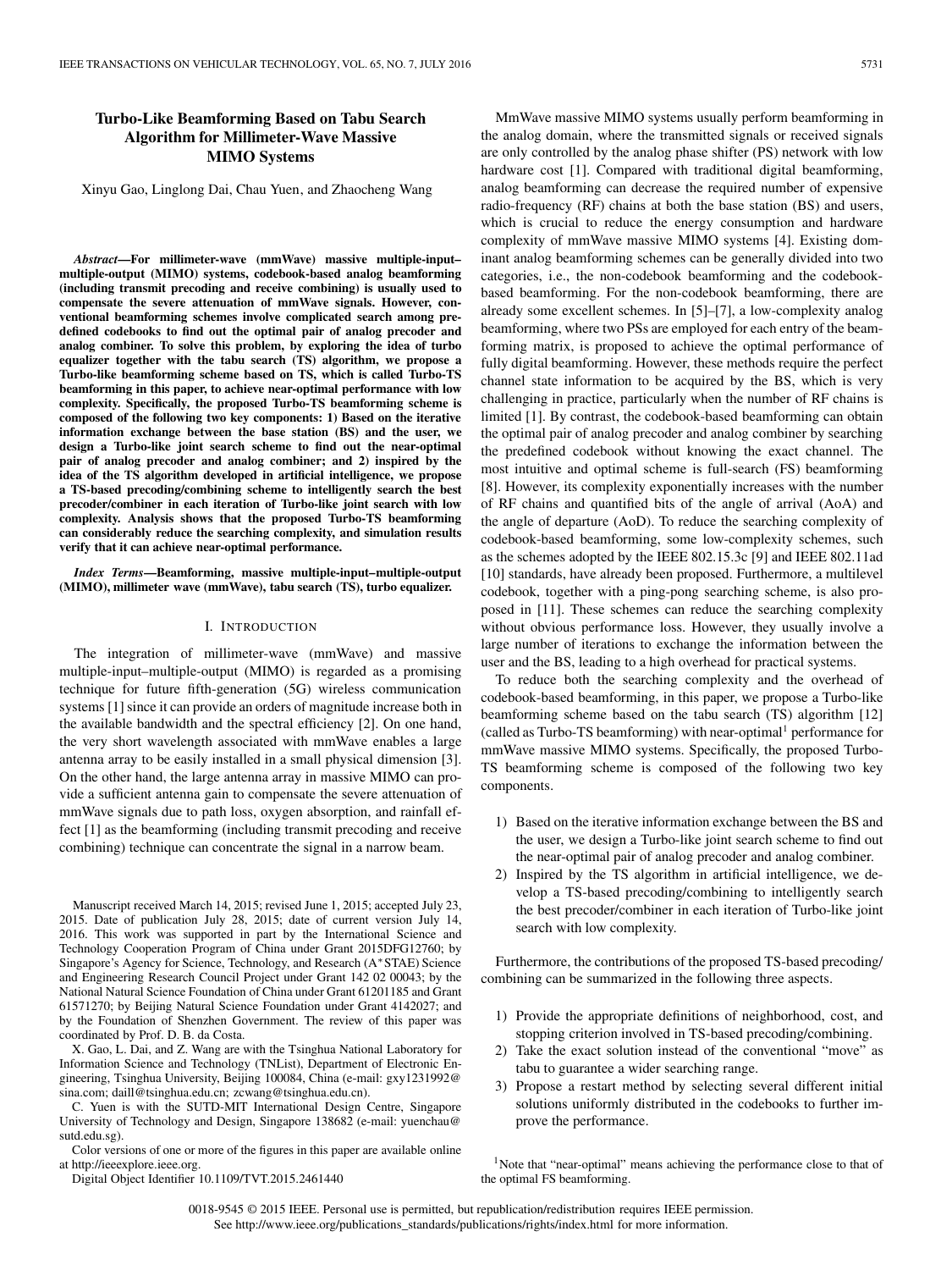

Fig. 1. Architecture of the mmWave massive MIMO system with beamforming.

It is shown that the proposed Turbo-TS beamforming can considerably reduce the searching complexity. We verify through simulations that Turbo-TS beamforming can approach the performance of FS beamforming [8].

The remainder of this paper is organized as follows. Section II briefly introduces the system model of mmWave massive MIMO. Section III specifies the proposed Turbo-TS beamforming. The simulation results of achievable rate are shown in Section IV. Finally, conclusions are drawn in Section V.

*Notation:* Lowercase and uppercase boldface letters denote vectors and matrices, respectively;  $(\cdot)^T$ ,  $(\cdot)^H$ ,  $(\cdot)^{-1}$ , and det $(\cdot)$  denote the transpose, conjugate transpose, inversion, and determinant of a matrix, respectively; and  $\mathbb{E}(\cdot)$  denotes the expectation. Finally,  $\mathbf{I}_N$  is the  $N \times$ N identity matrix.

#### II. SYSTEM MODEL

We consider the mmWave massive MIMO system with beamforming, as shown in Fig. 1, where the BS employs  $N_t$  antennas and  $N_t^{\text{RF}}$  RF chains to simultaneously transmit  $N_s$  data streams to a user with  $N_r$  antennas and  $N_r^{\text{RF}}$  RF chains. To fully achieve the spatial multiplexing gain, we usually have  $N_t^{\text{RF}} = N_r^{\text{RF}} = N_s$  [13]. The  $N_s$ independent transmitted data streams in the baseband first pass through  $N_t^{\text{RF}}$  RF chain to be converted into analog signals. After this, the output signals will be precoded by an  $N_t \times N_t^{\text{RF}}$  analog precoder  $\mathbf{P}_A$ as  $\mathbf{x} = \mathbf{P}_A \mathbf{s}$  before transmission, where **s** is the  $N_s \times 1$  transmitted signal vector subject to the normalized power  $\mathbb{E}(\mathbf{ss}^H)=(1/N_s)\mathbf{I}_{N_s}$ . Note that the analog precoder  $P_A$  is usually realized by a PS network with low hardware complexity [1], which requires that all elements of  $\mathbf{P}_A$  should satisfy  $|p_{i,j}^A|^2 = 1/N_t$ . Under the narrow-band blockfading massive MIMO channel [13],  $N_r \times 1$  received signal vector **r** at the user can be presented as

$$
\mathbf{r} = \sqrt{\rho} \mathbf{H} \mathbf{P}_A \mathbf{s} + \mathbf{n} \tag{1}
$$

where  $\rho$  is the transmitted power;  $\mathbf{H} \in \mathbb{C}^{N_r \times N_t}$  denotes the channel matrix, which will be discussed in detail later in this section; and  $\mathbf{n} = [n_1, \dots, n_{N_r}]^T$  is the additive white Gaussian noise vector, whose entries follow the independent and identical distribution (i.i.d.)  $\mathcal{CN}(0, \sigma^2 \mathbf{I}_{N_r})$  [14].

At the user side, an  $N_r \times N_r^{\text{RF}}$  analog combiner  $\mathbf{C}_A$  is employed to process the received signal vector **r** as

$$
\mathbf{y} = \mathbf{C}_A^H \mathbf{r} = \sqrt{\rho} \mathbf{C}_A^H \mathbf{H} \mathbf{P}_A \mathbf{s} + \mathbf{C}_A^H \mathbf{n}
$$
 (2)

where the elements of  $C_A$  have the similar constraints as those of  $P_A$ , i.e.,  $|c_{i,j}^A|^2 = 1/N_r$ .

Due to the limited number of significant scatters and serious antenna correlation of mmWave communication [15], [16], in this paper, we adopt the widely used geometric Saleh–Valenzuela channel model [13], where the channel matrix **H** can be presented as

$$
\mathbf{H} = \sqrt{\frac{N_t N_r}{L}} \sum_{l=1}^{L} \alpha_l \mathbf{f}_r \left( \phi_l^r \right) \mathbf{f}_t^H \left( \phi_l^t \right) \tag{3}
$$

where  $L$  is the number of significant scatters, and we usually have  $L \leq \min(N_t, N_r)$  for mmWave communication systems due to the sparse nature of scatters;  $\alpha_l \in \mathbb{C}$  is the gain of the *l*th path including the path loss; and  $\phi_l^t$  and  $\phi_l^r$  are the azimuth of AoDs/AoAs of the *lth* path, respectively. Finally,  $\mathbf{f}_t(\phi_t^t)$  and  $\mathbf{f}_r(\phi_t^r)$  are the antenna array response vectors, which depend on the antenna array structure at the BS and the user. When the widely used uniform linear arrays (ULAs) are considered, we have [13]

$$
\mathbf{f}_t\left(\phi_t^t\right) = \frac{1}{\sqrt{N_t}} \left[1, e^{jkd\sin\left(\phi_t^t\right)}, \dots, e^{j(N_t-1)kd\sin\left(\phi_t^t\right)}\right]^T \tag{4}
$$

$$
\mathbf{f}_r\left(\phi_l^r\right) = \frac{1}{\sqrt{N_r}} \Big[ 1, e^{jkd\sin\left(\phi_l^r\right)}, \dots, e^{j(N_r-1)kd\sin\left(\phi_l^r\right)} \Big]^T \quad (5)
$$

where  $k = (2\pi/\lambda)$ ,  $\lambda$  denotes the wavelength of the signal, and d is the antenna spacing.

# III. NEAR-OPTIMAL TURBO-TABU SEARCH BEAMFORMING WITH LOW COMPLEXITY

Here, we first give a brief introduction of the codebook-based beamforming, which is widely used in mmWave massive MIMO systems. After this, a low-complexity near-optimal Turbo-TS beamforming scheme is proposed, which consists of Turbo-like joint search scheme and TS-based precoding/combining. Finally, the complexity analysis is provided to show the advantage of the proposed Turbo-TS beamforming scheme.

# *A. Codebook-Based Beamforming*

According to the special characteristic of a mmWave channel, the beamsteering codebook [8] is widely used. Specifically, let  $\mathcal F$  and  $\mathcal W$ denote the beamsteering codebooks for the analog precoder and the analog combiner, respectively. If we use  $B_t^{\text{RF}}(B_r^{\text{RF}})$  bits to quantify the AoD (AoA),  $\mathcal{F}(\mathcal{W})$  will consist of all the possible analog precoder (combiner) matrices  $P_A$  ( $C_A$ ), which can be presented as [8]

$$
\mathbf{P}_A = \left[ \mathbf{f}_t \left( \bar{\phi}_1^t \right), \mathbf{f}_t \left( \bar{\phi}_2^t \right), \cdots, \mathbf{f}_t \left( \bar{\phi}_{N_t^{\text{RF}}}^t \right) \right]
$$
(6)

$$
\mathbf{C}_{A} = \left[ \mathbf{f}_{r} \left( \bar{\phi}_{1}^{r} \right), \mathbf{f}_{r} \left( \bar{\phi}_{2}^{r} \right), \cdots, \mathbf{f}_{r} \left( \bar{\phi}_{N_{r}^{\text{RF}}}^{r} \right) \right]
$$
(7)

where the quantified AoD  $\bar{\phi}_i^t$  for  $i = 1, \ldots, N_t^{\text{RF}}$  at the BS has  $2_{\text{max}}^{B_t^{\text{RF}}}$ possible candidates, i.e.,  $\overline{\phi}_i^t = 2\pi n/2^{B_t^{\text{RF}}}$  where  $n \in \{1, \ldots, 2^{B_t^{\text{RF}}}\}.$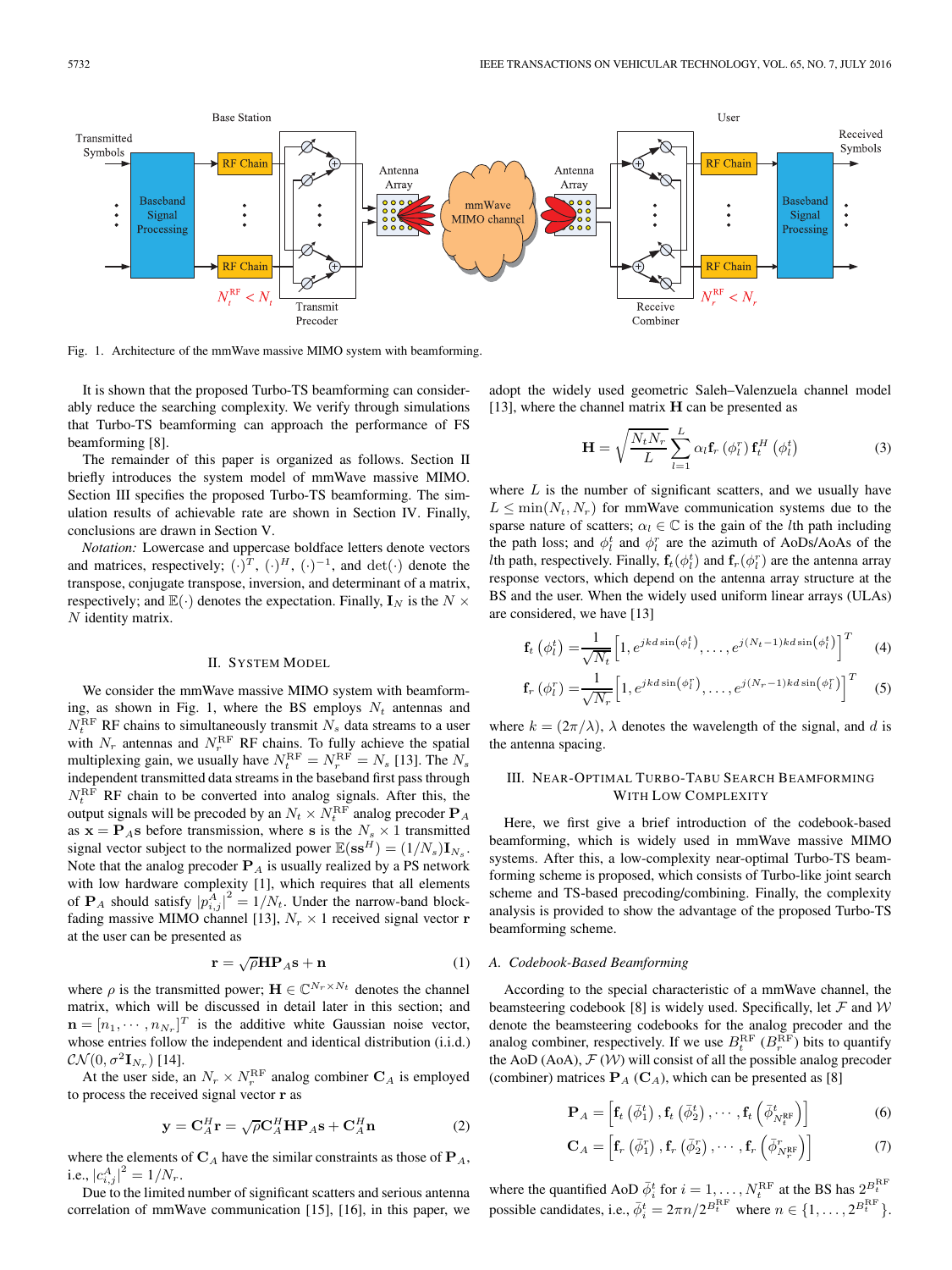

Fig. 2. Proposed Turbo-like joint search scheme.

Similarly, the quantified AoA  $\bar{\phi}_j^r$  for  $j = 1, \ldots, N_r^{\text{RF}}$  at the user has  $2^{B_r^{\text{RF}}}$  possible candidates, i.e.,  $\bar{\phi}_j^r = 2\pi n/2^{B_r^{\text{RF}}}$  where  $n \in$  $\{1,\ldots,2^{B_r^{\text{RF}}}\}\.$  Thus, the cardinalities  $|\mathcal{F}|$  of  $\mathcal F$  and  $|\mathcal{W}|$  of  $\mathcal W$  are  $2^{B_t^{\text{RF}} \cdot N_t^{\text{RF}}}$  and  $2^{B_r^{\text{RF}} \cdot N_r^{\text{RF}}}$ , respectively. Then, by jointly searching  $\mathcal F$ and W, the optimal pair of analog precoder and analog combiner can be selected by maximizing the achievable rate as [13]

$$
R = \max_{\mathbf{P}_A \in F, \mathbf{C}_A \in W} \log_2 \left( \left| \mathbf{I}_{N_s} + \frac{\rho}{N_s} \mathbf{R}_n^{-1} \mathbf{C}_A^H \mathbf{H} \mathbf{P}_A \mathbf{P}_A^H \mathbf{H}^H \mathbf{C}_A \right| \right)
$$
  
= 
$$
\max_{\mathbf{P}_A \in F, \mathbf{C}_A \in W} \log_2 \left( \varphi(\mathbf{P}_A, \mathbf{C}_A) \right)
$$
(8)

where  $\mathbf{R}_n = \sigma^2 \mathbf{C}_A^H \mathbf{C}_A$  presents the covariance matrix of noise after combining, and

$$
\varphi(\mathbf{P}_A, \mathbf{C}_A) = \left| \mathbf{I}_{N_s} + \frac{\rho}{N_s} \mathbf{R}_n^{-1} \mathbf{C}_A^H \mathbf{H} \mathbf{P}_A \mathbf{P}_A^H \mathbf{H}^H \mathbf{C}_A \right| \tag{9}
$$

is defined as the cost function. We can observe that, to obtain the optimal pair of analog precoder and analog combiner, we need to exhaustively search the codebooks  $\mathcal F$  and  $\mathcal W$ . When  $N_r^{\text{RF}} = N_t^{\text{RF}} = 2$ and  $B_t^{\text{RF}} = B_r^{\text{RF}} = 6$ , the totally required time of search is  $1.6 \times 10^7$ , which is almost impossible in practice. In this paper, we propose Turbo-TS beamforming to reduce the searching complexity. The proposed Turbo-TS beamforming is composed of two key components, i.e., Turbo-like joint search scheme and TS-based precoding/ combining, which will be described in detail in Section III-B and C, respectively.

#### *B. Turbo-Like Joint Search Scheme*

Based on the idea of the information interaction in the well-known turbo equalizer, we propose a Turbo-like joint search scheme to find out the near-optimal pair of analog precoder and analog combiner, which is shown in Fig. 2. Let  $\mathbf{P}_A^{\text{opt},k}$  and  $\mathbf{C}_A^{\text{opt},k}$  denote the nearoptimal analog precoder and analog combiner obtained in the kth iteration, respectively, where  $k = 1, 2, ..., K$ , and K is the predefined maximum number of iterations. First, the BS selects an initial precoder  $\mathbf{P}_A^{\text{opt,0}}$ , which can be an arbitrary candidate in  $\mathcal{F}$ , to transmit a training sequence to the user. Then, the user can search the best analog combiner  $C_A^{\text{opt,1}}$ . After this, the user uses  $C_A^{\text{opt,1}}$  to transmit a training sequence to the BS, and in return, the BS can search the best analog precoder  $P_A^{\text{opt,1}}$ . We repeat such iteration for K times in a similar way as the turbo equalizer and output  $P_A^{\text{opt},K}$  and  $C_A^{\text{opt},K}$  as the final pair

of analog precoder and analog combiner, which is expected to achieve near-optimal performance, as will be verified later in Section IV. Note that, in each iteration, searching the best analog precoder (combiner) after a potential analog combiner (precoder) has been selected from the codebook  $W(\mathcal{F})$  can be realized by the proposed TS-based analog precoding/combining with low complexity, which will be described in detail next.

## *C. TS-Based Precoding/Combining*

Here, we first focus on the process of searching the best analog precoder  $P_A$  after a potential analog combiner  $C_A$  has been selected. The process of searching the best analog combiner  $C_A$  after a certain analog precoder  $P_A$  has been selected can be derived in the similar way.

The basic idea of the proposed TS-based analog precoding can be described as follows. TS-based analog precoding starts from an initial solution, i.e., an analog precoder matrix selected from the codebook  $\mathcal{F}$ , and defines a neighborhood around it (several analog precoder matrices from  $F$  based on a neighboring criterion). After this, it selects the most appropriate solution among the neighborhood as the starting point for the next iteration, even if it is not the global optimum. During the search in the neighborhood, TS attempts to escape from the local optimum by utilizing the concept of "tabu," whose definition can be changed according to different criteria (e.g., convergence speed and complexity). This process will be continued until a certain stopping criterion is satisfied, and finally, the best solution among all iterations will be declared as the final solution. Next, five important aspects of the proposed TS-based precoding, including neighborhood definition, cost computation, tabu, stopping criterion, and TS algorithm, will be explained in detail as follows.

*1) Neighborhood Definition:* Note that the mth column of analog precoder  $P_A$  can be presented by an index  $q_m \in \{1, 2, ..., 2^{B_t^{RF}}\},$ which corresponds to the vector  $\mathbf{f}_t(2\pi q_m/2^{B_t^{\text{RF}}})$  as defined in (4) and (6). Then, an analog precoder is defined as a neighbor of  $P_A$  if i) it has only one column that is different from the corresponding column in  $P_A$  and ii) if the index difference between the two corresponding columns is equal to one. For example, when  $N_t^{\text{RF}} = 2$  and  $B_t^{\text{RF}} = 3$ , for a possible analog precoder  $P_A = [f_t(3\pi/4), f_t(7\pi/4)]$ , another precoder  $[\mathbf{f}_t(2\pi/4), \mathbf{f}_t(7\pi/4)]$  is a neighbor of  $\mathbf{P}_A$ .

Let  $P_A^{(i)}$  denote the starting point in the *i*th iteration of the proposed TS-based analog precoding, and  $\mathcal{V}(\mathbf{P}_A^{(i)}) = {\{\mathbf{V}_1^{(i)}, \mathbf{V}_2^{(i)}, \dots, \mathbf{V}_{|\mathcal{V}|}^{(i)}\}}$ presents the neighborhood of  $P_A^{(i)}$ , where  $|V|$  is the cardinality of V. According to this neighborhood definition, it is obvious that  $|\mathcal{V}| = 2N_t^{\text{RF}}$ . We then define that the *u*th neighbor in  $\mathcal{V}(\mathbf{P}_A^{(i)})$  is different from  $P_A^{(i)}$  in the  $\lceil u/2 \rceil$ th column, and the index of the corresponding column is  $q_{\lceil u/2 \rceil} + (-1)^{\bmod (u,2)}$ , where  $q_{\lceil u/2 \rceil}$  is the index of this column. To avoid overflow of this definition, we set

$$
1 + (-1)^{\text{mod } (u,2)} = \max\left(1 + (-1)^{\text{mod } (u,2)}, 1\right) \tag{10}
$$

$$
2^{B_t^{\rm RF}} + (-1)^{\rm mod\ (u,2)} = \min\left(2^{B_t^{\rm RF}} + (-1)^{\rm mod\ (u,2)}, 2^{B_t^{\rm RF}}\right). \tag{11}
$$

For example, the neighborhood of one analog precoder  $P_A^{(i)} =$  $[\mathbf{f}_t(3\pi/4), \mathbf{f}_t(7\pi/4)]$  is  $\mathbf{V}_1^{(i)} = [\mathbf{f}_t(2\pi/4), \mathbf{f}_t(7\pi/4)], \mathbf{V}_2^{(i)} = [\mathbf{f}_t(4\pi/4),$ **f**<sub>t</sub>(7 $\pi$ /4)], **V**<sub>3</sub><sup>(i)</sup> = [**f**<sub>t</sub>(3 $\pi$ /4), **f**<sub>t</sub>(6 $\pi$ /4)], and **V**<sub>4</sub><sup>(i)</sup> = [**f**<sub>t</sub>(3 $\pi$ /4),  $f_t(8\pi/4)$ .

*2) Cost Computation:* We define the value of the cost function  $\varphi(\mathbf{P}_A, \mathbf{C}_A)$  in (9) as the reliability metric of a possible solution, i.e., a solution  $P_A$  leading to a larger value of  $\varphi(P_A, C_A)$  is a better solution. Furthermore, according to the neighborhood definition, we can observe that, once we obtain the cost of  $P_A$ , we do not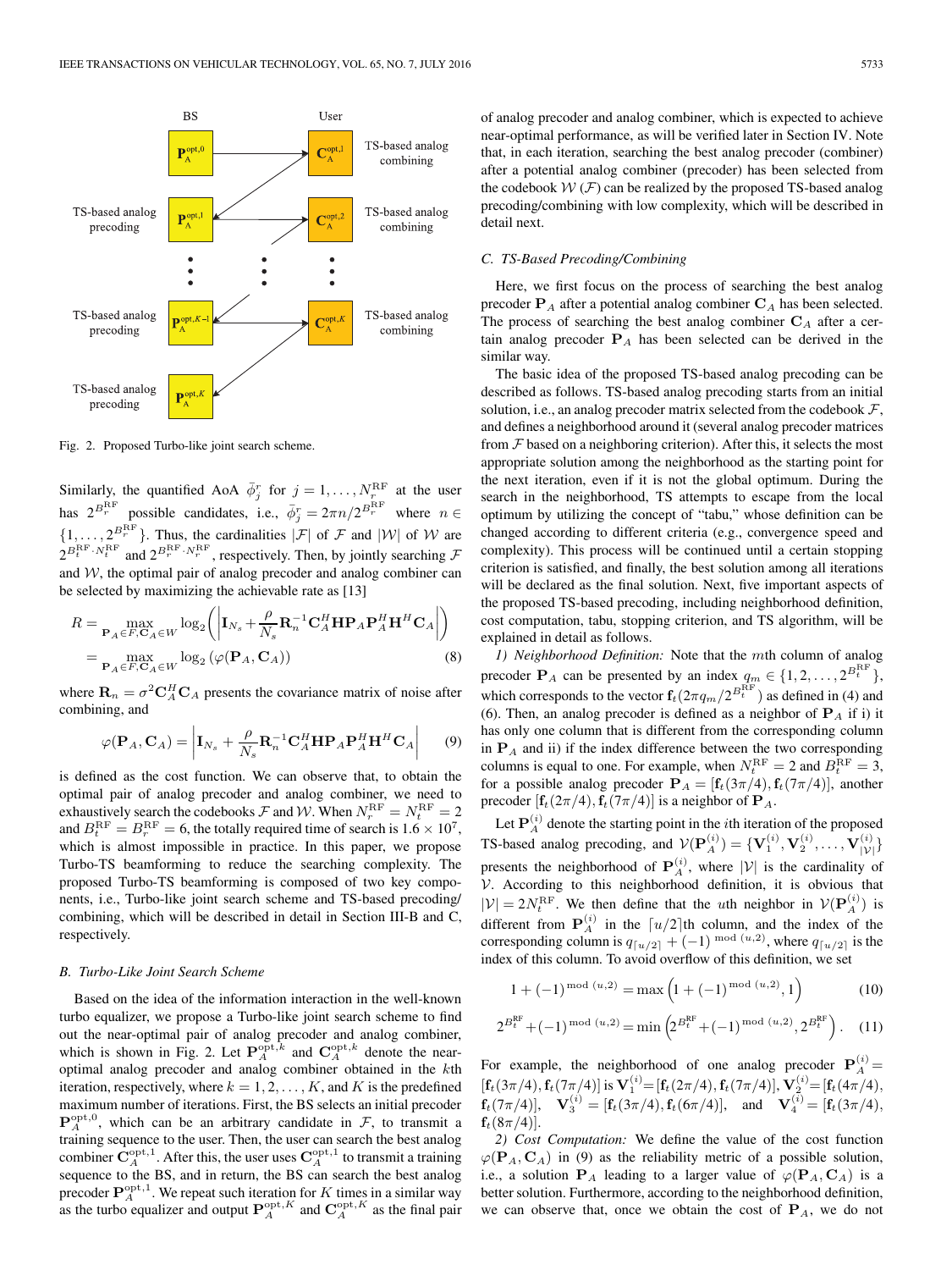

Fig. 3. Illustration of how the solution tabu can avoid one solution being searched twice. (a) Conventional "move" tabu. (b) Proposed solution tabu.

need to recompute (9) to obtain the cost of its neighborhood through information exchange between the BS and the user. This is due to the fact that the neighbor  $V_u$  of  $P_A$  only has the  $\lceil u/2 \rceil$ th column that is different from the corresponding column in  $P_A$ , and then the updated effective channel matrix  $C_A^H H V_u$  in (9) also has the  $\lceil u/2 \rceil$ th column that is different from the corresponding column in the original effective channel matrix  $C_A^H H P_A$ , where such difference can be easily calculated since  $P_A$  and  $V_u$  are known. More importantly, this special property indicates that, for the proposed TS-based analog precoding, we can only estimate the effective channel matrix  $C_A^H H P_A$  of size  $N_r^{\text{RF}} \times N_t^{\text{RF}}$  through time-domain and/or frequency-domain training sequence [17], [18], whose dimension is much lower than the original dimension  $N_r \times N_t$  of the channel matrix **H**.

*3) Tabu:* In the conventional TS algorithm [12], the tabu is usually defined as the "move," which can be regarded as the direction from one solution to another solution for the analog precoding problem. The "move" can be denoted by  $(a, b)$ , where  $a = 1, \ldots, N_t^{\text{RF}}$  denotes that the ath column of the original solution is different from that of the current solution, and  $b \in \{-1, 1\}$  means the changed index of this particular column from the original solution to the current solution. Considering this example, the "move" (direction) from  $[{\bf f}_t(3\pi/4), {\bf f}_t(7\pi/4)]$  to  $[{\bf f}_t(2\pi/4), {\bf f}_t(7\pi/4)]$  can be written as  $(1, -1)$ . Regarding the "move" as tabu can save storage of the tabu list since it only requires a tabu list **t** of size  $2N_t^{\text{RF}} \times 1$ , whose element takes the value from  $\{0, 1\}$  to indicate whether a move is tabu or not (i.e., 1 is tabu, and 0 is unconstrained). However, as shown in Fig. 3(a), this method may lead to the unexpected fact that one solution will be searched twice, and the cost function of the same neighborhood will be computed again. To solve this problem, we propose to take the exact solution as tabu. Specifically, let  $p = 1, 2, ..., 2^{B_t^{\text{RF}} \cdot N_t^{\text{RF}}}$  present the index of a candidate of the analog precoder (solution) out of  $F$  with  $2^{B_t^{\text{RF}} \cdot N_t^{\text{RF}}}$  possible candidates. In particular, p can be calculated by each column index  $q_m$   $(1 \leq q_m \leq N_t^{\text{RF}})^2$  $(1 \leq q_m \leq N_t^{\text{RF}})^2$  of this analog precoder as

$$
p = \sum_{m=1}^{N_t^{\text{RF}}} (q_m - 1) \left( 2^{B_t^{\text{RF}}} \right)^{N_t^{\text{RF}} - m} + 1.
$$
 (12)

For example, when  $B_t^{\text{RF}} = 3$  and  $N_t^{\text{RF}} = 2$ , if an analog precoder has the column indexes  $\{2, 7\}$ , then the index of this analog precoder in  $\mathcal F$  is  $p = 15$  according to (12). This way, our method can efficiently avoid one solution being searched twice, and therefore, a wider searching range can be achieved, as shown in Fig. 3(b). Note that the only

TABLE I COMPLEXITY COMPARISON

|                                                                                                                      | FS beamform-<br>ing $[8]$ | Turbo-TS<br>beamforming | Complexity<br>ratio (TS/FS) |
|----------------------------------------------------------------------------------------------------------------------|---------------------------|-------------------------|-----------------------------|
|                                                                                                                      | 57600                     | 16000                   | 27.8%                       |
| $\begin{array}{l} B_{t}^{\mathrm{RF}}=B_{r}^{\mathrm{RF}}=4\\ B_{t}^{\mathrm{RF}}=B_{r}^{\mathrm{RF}}=5 \end{array}$ | 984064                    | 64000                   | 6.5 $%$                     |
| $B^{\text{RF}} = B^{\text{RF}}_{n} = 6$                                                                              | 16257024                  | 480000                  | $2.9\%$                     |

cost of our method is the increased storage size of the tabu list **t** from  $2N_t^{\text{RF}}$  to  $2^{B_t^{\text{RF}} \cdot N_t^{\text{RF}}}$ .

*4) Stopping Criterion:* We define flag as a parameter to indicate how long (in terms of the number of iterations) the global optimal solution has not been updated. This means that, in the current iteration, if a suboptimal solution is selected as the starting point for the next iteration, we have  $flag = flag + 1$ ; otherwise, if the global optimal solution is selected, we set flag  $= 0$ . Based on this mechanism, TS-based analog precoding will be terminated when either of the following two conditions is satisfied: i) The total number of iterations reaches the predefined maximum number of iterations max\_iter, or ii) the number of iterations for the global optimal solution not being updated reaches the predefined maximum value max\_len, i.e.,  $flag = max_{en}$ . Note that we usually set  $max_{en}$  len  $\lt$  max\_iter, which means that, if TS-based analog precoding has already found the optimal solution at the beginning, all the starting points in following iterations will be suboptimal; thus, we do not need to wait max\_iter iterations. Therefore, the average searching complexity can be reduced further.

*5) TS Algorithm:* Let  $\mathbf{G}^{(i)}$  denote the analog precoder achieving the maximum cost function (9) that has been found until the *i*th iteration. TS-based analog precoding starts with the initial solution  $P_A^{(0)}$ . Note that, to improve the performance of TS-based analog precoding, we can select M different initial solutions uniformly distributed in  $\mathcal F$  to start TS-based analog precoding  $M$  times; then, the best one out of  $M$ obtained solutions will be declared as the final analog precoder. For each initial solution, we set  $\mathbf{G}^{(0)} = \mathbf{P}^{(0)}_A$ , flag  $= 0$ . In addition, all the elements of the tabu list **t** are set as zero. Considering the ith iteration, TS-based analog precoding executes as follows.

*Step 1:* Compute the cost function (9) of the  $2N_t^{\text{RF}}$  neighbors of  $\mathbf{P}_{A}^{(i)}$  given the effective channel matrix  $\mathbf{C}_{A}^{H} \mathbf{H} \mathbf{P}_{A}^{(i)}$ . Let

$$
\mathbf{V}^1 = \arg\max_{1 \le u \le 2N_t^{\text{RF}}} \varphi(\mathbf{V}_u, \mathbf{C}_A). \tag{13}
$$

Calculate the index  $p^1$  of  $V^1$  in  $\mathcal F$  according to (12). Then,  $V^1$  will be selected as the starting point for the next iteration when either of the following two conditions is satisfied:

$$
\varphi(\mathbf{V}^1, \mathbf{C}_A) > \varphi(\mathbf{G}^{(i)}, \mathbf{C}_A) \tag{14}
$$

$$
\mathbf{t}(p^1) = 0.\tag{15}
$$

If  $V<sup>1</sup>$  cannot be selected, we find the second best solution as

$$
\mathbf{V}^2 = \arg\max_{\substack{1 \le u \le 2N_t^{\text{RF}} \\ \mathbf{V}_u \neq \mathbf{V}^1}} \varphi(\mathbf{V}_u, \mathbf{C}_A). \tag{16}
$$

Then, we decide whether  $V^2$  can be selected by checking (14) and (15). This procedure will be continued until one solution  $V'$  is selected as the starting point for the next iteration. Note that, if there is no solution satisfying (14) and (15), all the corresponding elements of the tabu list **t** will be set to zero, and the same procedure will be repeated.

<span id="page-3-0"></span><sup>&</sup>lt;sup>2</sup>It is worth pointing out that to fully achieve the spatial multiplexing gain, the column index  $q_m$  should be different for different RF chains, i.e.,  $q_1 \neq q_2 \neq \cdots \neq q_{N_t^{\text{RF}}}$ . All the possible precoder/combiner matrices that do not obey this constraint will be declared as "tabu" to avoid being searched.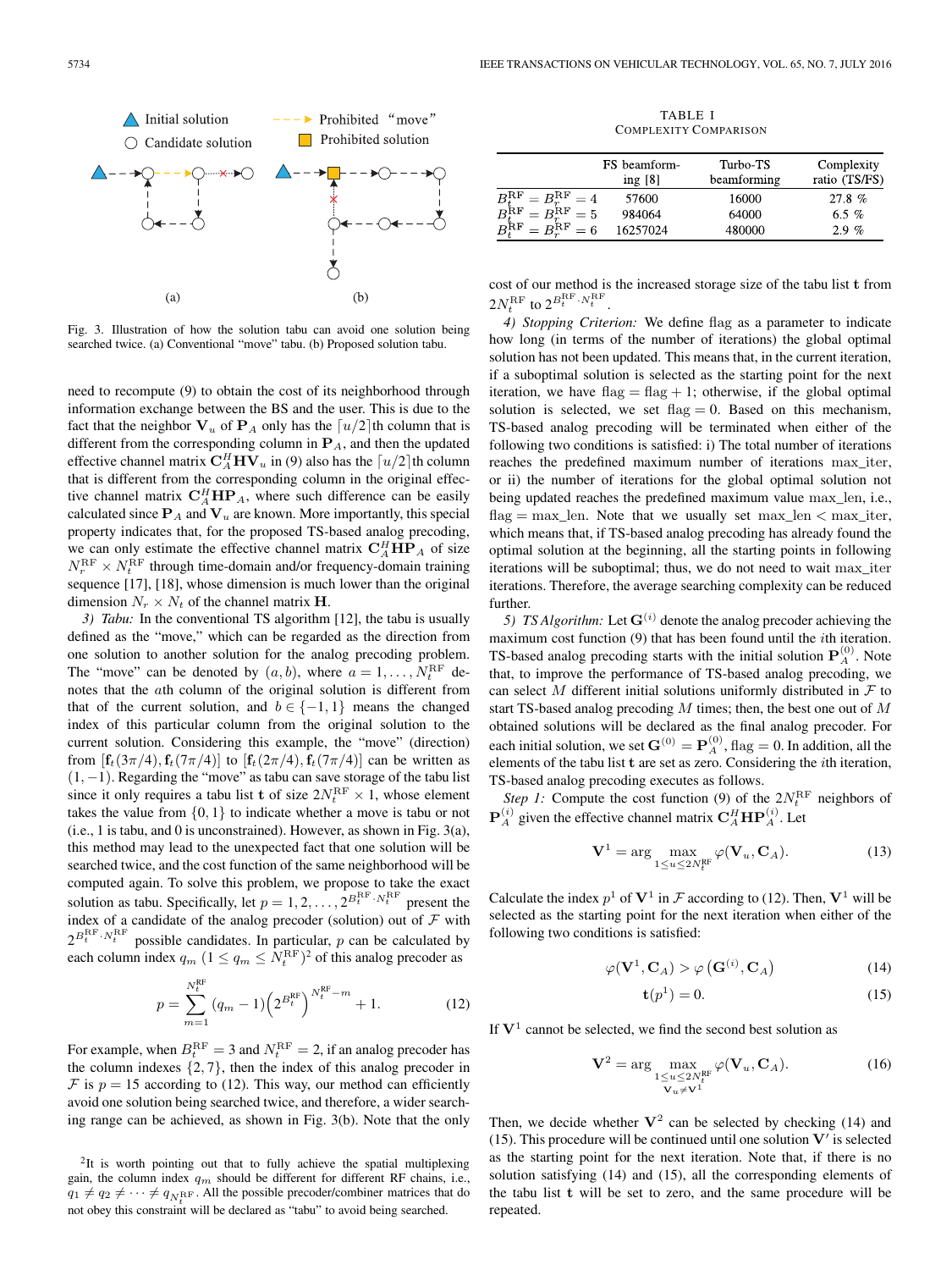

Fig. 4. Achievable rate of Turbo-TS beamforming against different parameters. (a) max\_iter. (b) max\_len. (c) M. (d) K.

*Step 2:* After a solution has been selected as the starting point, i.e.,  $\mathbf{P}_A^{(i+1)} = \mathbf{V}'$ , we set

$$
\begin{cases}\n\mathbf{t}(p') = 0, \mathbf{G}^{(i+1)} = \mathbf{P}_A^{(i+1)}, \n\text{if } \varphi\left(\mathbf{P}_A^{(i+1)}, \mathbf{C}_A\right) > \varphi\left(\mathbf{G}^{(i)}, \mathbf{C}_A\right), \n\mathbf{t}(p') = 1, \mathbf{G}^{(i+1)} = \mathbf{G}^{(i)}, \n\text{if } \varphi\left(\mathbf{P}_A^{(i+1)}, \mathbf{C}_A\right) \leq \varphi\left(\mathbf{G}^{(i)}, \mathbf{C}_A\right). \n\end{cases} \tag{17}
$$

TS-based analog precoding will be terminated in *Step 2* and output  $\mathbf{G}^{(i+1)}$  as the final solution if the stopping criterion is satisfied. Otherwise, it will go back to *Step 1*, and repeat the procedure until it satisfies the stopping criterion.

It is worth pointing out that searching the near-optimal analog combiner  $C_A$  after a certain analog precoder  $P_A$  has been selected can be also solved by the similar procedure previously described, where the definitions such as neighborhood should be changed accordingly to search the near-optimal analog combiner  $C_A$ .

## *D. Complexity Analysis*

Here, we provide the complexity comparison between the proposed Turbo-TS beamforming and the conventional FS beamforming. It is

worth pointing out that, although the proposed Turbo-TS beamforming requires some extra information exchange between the BS and the UE (K times of iterations) as discussed in Section III-B, the corresponding overhead is trivial compared with the searching complexity since  $K$  is usually small (e.g.,  $K = 4$  as will be verified by simulation results). Therefore, here, we evaluate the complexity as the total number of solutions needed to be searched. It is obvious that the searching complexity of FS beamforming  $C_{\text{FS}}$  is

$$
C_{\rm FS} = \left(\begin{array}{c} N_t^{\rm RF} \\ 2^{B_t^{\rm RF}} \end{array}\right) \times \left(\begin{array}{c} N_r^{\rm RF} \\ 2^{B_r^{\rm RF}} \end{array}\right). \tag{18}
$$

By contrast, the searching complexity of the proposed Turbo-TS beamforming  $C_{\text{TS}}$  is

$$
C_{\rm TS} = \left(2N_t^{\rm RF} \cdot \max_{t} \text{iter} + 2N_r^{\rm RF} \cdot \max_{t} \text{iter}\right) MK. \tag{19}
$$

Comparing (18) and (19), we can observe that the complexity of Turbo-TS beamforming is linear with  $N_t^{\text{RF}}$  and  $N_r^{\text{RF}}$ , and it is independent of  $B_t^{\text{RF}}$  and  $B_r^{\text{RF}}$ , which indicates that Turbo-TS beamforming enjoys much lower complexity than FS beamforming. Table I shows the comparison of the searching complexity between Turbo-TS beamforming and FS beamforming when the numbers of RF chains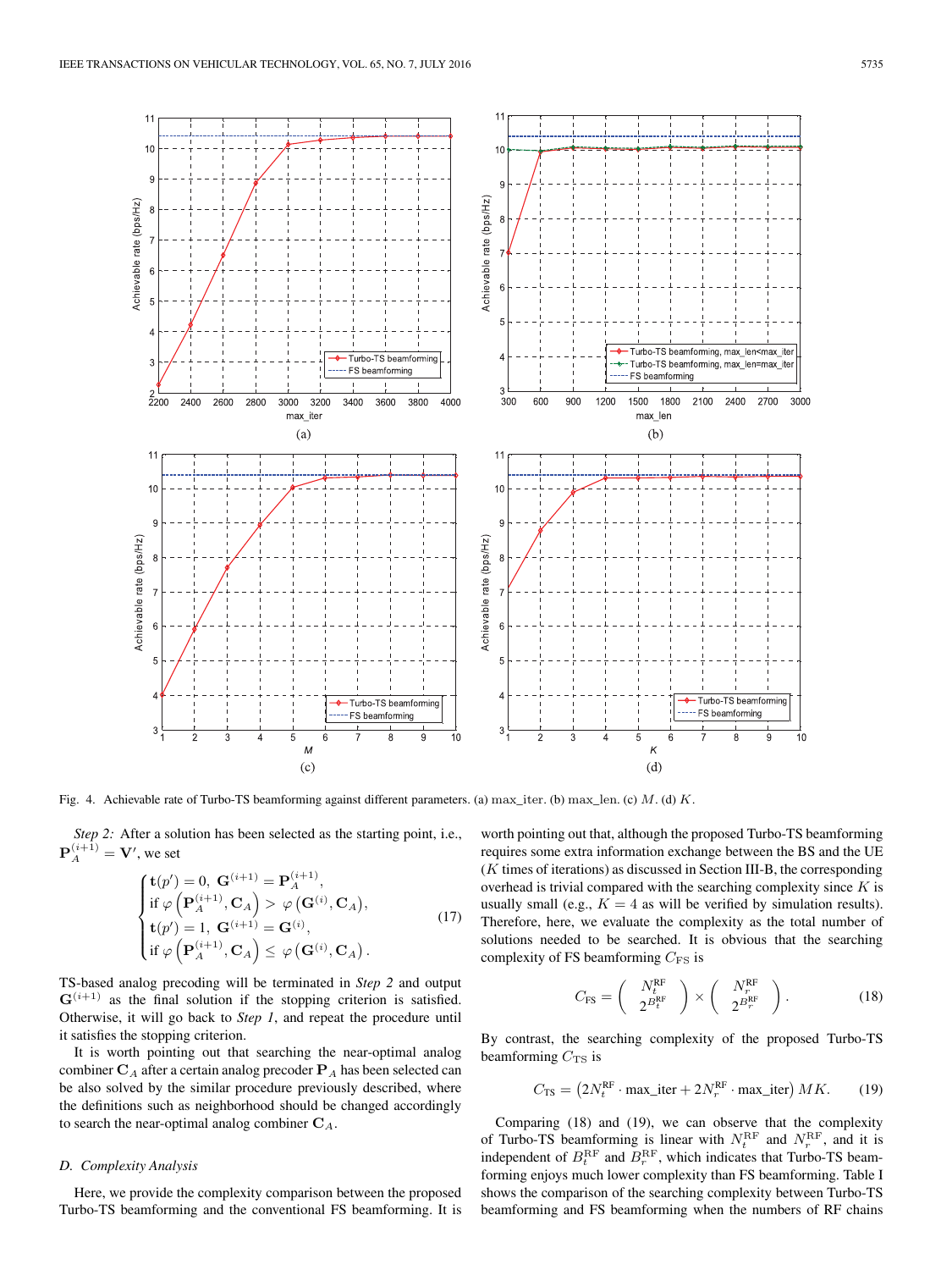at the BS and the user are  $N_t^{\text{RF}} = N_r^{\text{RF}} = 2$ , where three cases are considered.

- 1) For  $B_t^{\text{RF}} = B_r^{\text{RF}} = 4$ , we set max\_iter = 500 and max\_len = 100 and uniformly select  $M = 1$  different initial solutions to initiate the TS-based precoding/combining.
- 2) For  $B_t^{\text{RF}} = B_r^{\text{RF}} = 5$ , we set max\_iter = 1000, max\_len = 200, and  $M = 2$ .
- 3) For  $B_t^{\text{RF}} = B_r^{\text{RF}} = 6$ , we set max\_iter = 3000, max\_len = 600, and  $M = 5$ .

In addition, for all these cases, we set the total number of iterations  $K = 4$  for the Turbo-like joint search scheme. In Table I, we can observe that the proposed Turbo-TS beamforming scheme has much lower searching complexity than the conventional FS beamforming, e.g., when  $B_t^{\text{RF}} = B_r^{\text{RF}} = 6$ , the searching complexity of Turbo-TS beamforming is only 2.1% of that of FS beamforming.

### IV. SIMULATION RESULTS

We evaluate the performance of the proposed Turbo-TS beamforming in terms of the achievable rate. Here, we also provide the performance of the recently proposed beam steering scheme [19] with continuous angles as the benchmark for comparison since it can be regarded as the upper bound of the proposed Turbo-TS beamforming with quantified AoAs/AoDs. The system parameters for the simulation are described as follows: The carrier frequency is set as 28 GHz; We generate the channel matrix according to the channel model [13] described in Section II. The AoAs/AoDs are assumed to follow the uniform distribution within  $[0, \pi]$ . The complex gain  $\alpha_l$  of the lth path follows  $\alpha_l \sim \mathcal{CN}(0, 1)$ , and the total number of scattering propagation paths is set as  $L = 3$ . Both the transmit and receive antenna arrays are ULAs with antenna spacing  $d = \lambda/2$ . Three cases of quantified bits per AoA/AoD, i.e.,  $B_t^{\text{RF}} = B_r^{\text{RF}} = 4$ ,  $B_t^{\text{RF}} = B_r^{\text{RF}} = 5$ , and  $B_t^{\text{RF}} = B_r^{\text{RF}} = 6$ , are evaluated. SNR is defined as  $\rho/\sigma^2$ . Additionally, the parameters used for the proposed TS-based precoding/combining are the same as those in Section III-D.

At first, we provide the achievable rate performance of Turbo-TS beamforming against different parameters to explain why we choose these values as listed in Section III-D. Fig. 4 shows an example when  $N_r \times N_t = 16 \times 64$ ,  $N_r^{\text{RF}} = N_t^{\text{RF}} = N_s = 2$ ,  $B_t^{\text{RF}} = B_r^{\text{RF}} = 1$ 6, and  $SNR = 0$  dB. We can observe that, when  $max\_iter = 3000$ [see Fig. 4(a)], max\_len = 600 [see Fig. 4(b)],  $M = 5$  [see Fig. 4(c)], and  $K = 4$  [see Fig. 4(d)], the proposed Turbo-TS beamforming can achieve more than 90% of the rate of FS beamforming, which verifies the rationality of our selection.

Fig. 5 shows the achievable rate comparison between the conventional FS beamforming and the proposed Turbo-TS beamforming for an  $N_r \times N_t = 16 \times 64$  mmWave massive MIMO system with  $N_r^{\text{RF}} = N_t^{\text{RF}} = N_s = 2$ . We can observe that Turbo-TS beamforming can approach the achievable rate of FS beamforming without obvious performance loss. For example, when  $B_t^{\text{RF}} = B_r^{\text{RF}} = 4$  and SNR = 0 dB, the rate achieved by Turbo-TS beamforming is 7 bits/s/Hz, which is quite close to 7.2 bits/s/Hz achieved by FS beamforming. When the number of quantified bits per AoA/AoD increases, both Turbo-TS beamforming and FS beamforming can achieve better performance close to the beam steering scheme with continuous AoAs/AoDs [19]. Meanwhile, Turbo-TS beamforming can still guarantee satisfying performance quite close to FS beamforming. Considering the considerably reduced searching complexity of Turbo-TS beamforming, we can conclude that the proposed Turbo-TS beamforming achieves a much better tradeoff between performance and complexity.

Fig. 6 shows the achievable rate comparison for an  $N_r \times N_t =$  $32 \times 128$  mmWave massive MIMO system, where the number of



Fig. 5. Achievable rate comparison for an  $N_r \times N_t = 16 \times 64$  mmWave massive MIMO system with  $\hat{N}_r^{\text{RF}} = N_t^{\text{RF}} = N_s = 2$ .



Fig. 6. Achievable rate comparison for an  $N_r \times N_t = 32 \times 128$  mmWave massive MIMO system with  $N_r^{\text{RF}} = N_t^{\text{RF}} = N_s = 2$ .

RF chains is still set as  $N_r^{\text{RF}} = N_t^{\text{RF}} = N_s = 2$ . In Fig. 6, we can observe similar trends as those in Fig. 5. More importantly, comparing Figs. 5 and 6, we can find that the performance of the proposed Turbo-TS beamforming can be improved by increasing the number of low-cost antennas instead of increasing the number of expensive RF chains. For example, when  $N_r \times N_t = 16 \times 64$ ,  $B_t^{\text{RF}} = B_r^{\text{RF}} = 6$ , and  $SNR = 0$  dB, Turbo-TS beamforming can achieve the rate of 10.1 bits/s/Hz, whereas when  $N_r \times N_t = 32 \times 128$ , the achievable rate can be increased to 14 bits/s/Hz without increasing the number of RF chains.

#### V. CONCLUSION

In this paper, we have proposed a Turbo-TS beamforming scheme, which consists of two key components: 1) a Turbo-like joint search scheme relying on the iterative information exchange between the BS